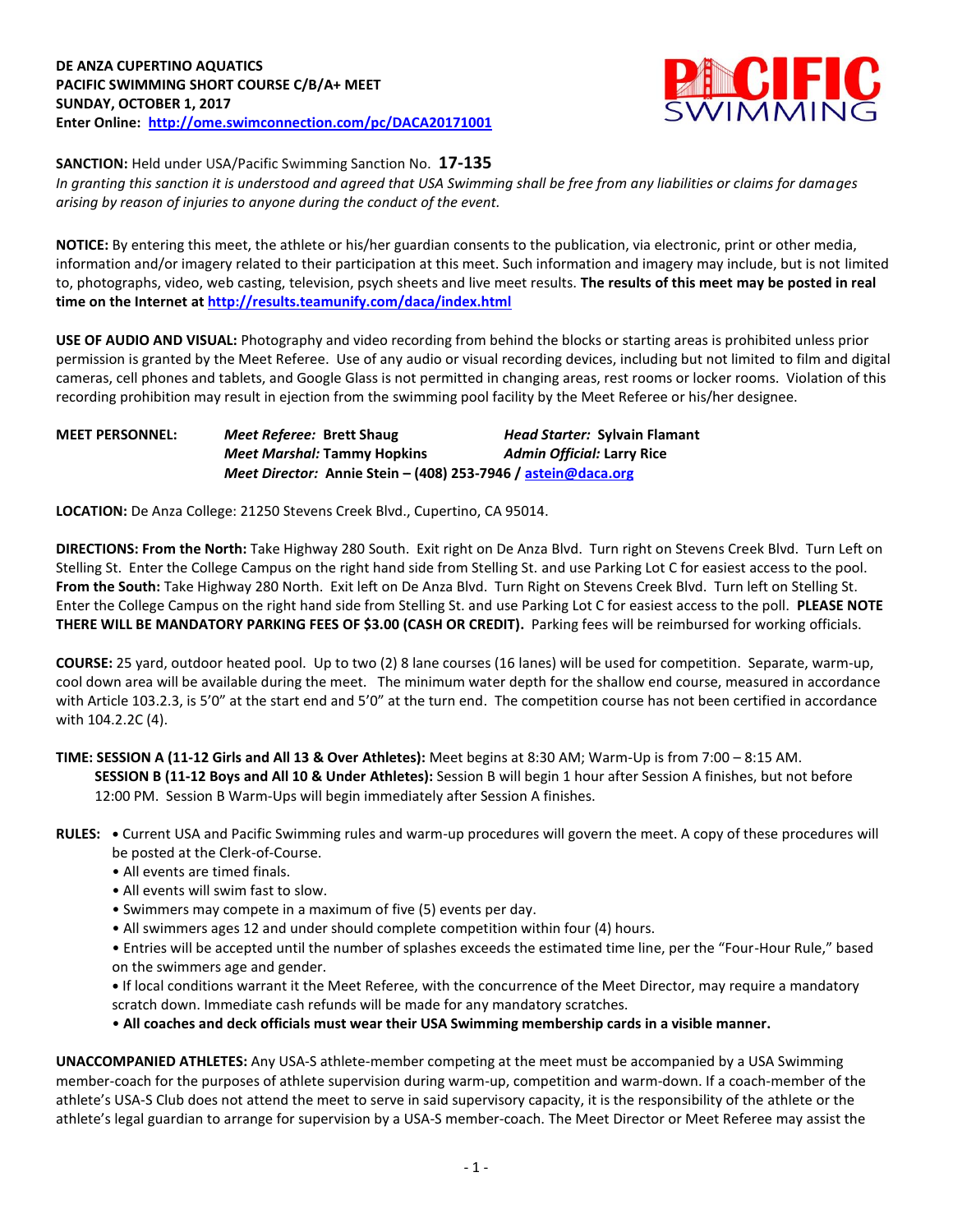athlete in making arrangements for such supervision; however, it is recommended that such arrangements be made in advance of the meet by the athlete's USA-S Club Member-Coach.

**RACING STARTS:** Athletes must be certified by a USA-S member-coach as being proficient in performing a racing start, or must start the race in the water. It is the responsibility of the athlete or the athlete's legal guardian to ensure compliance with this requirement.

**RESTRICTIONS:** • Smoking and the use of other tobacco products is prohibited on the pool deck, in the locker rooms, in spectator

seating, on standing areas and in all areas used by swimmers, during the meet and during warm-up periods.

- Sale and use of alcoholic beverages is prohibited in all areas of the meet venue.
- No glass containers are allowed in the meet venue.
- No propane heater is permitted except for snack bar/meet operations.
- All shelters must be properly secured.
- There will be no swimmer/spectator seating on the pool deck.
- Changing into or out of swimsuits other than in locker rooms or other designated areas is prohibited.

• Destructive devices, to include but not limited to, explosive devices and equipment, firearms (open or concealed), blades, knives, mace, stun guns and blunt objects are strictly prohibited in the swimming facility and its surrounding areas. If observed, the Meet Referee or his/her designee may ask that these devices be stored safely away from the public or removed from the facility. Noncompliance may result in the reporting to law enforcement authorities and ejection from the facility. Law enforcement officers (LEO) are exempt per applicable laws.

• Operation of a drone, or any other flying apparatus, is prohibited over the venue (pools, athlete/coach areas, spectator areas and open ceiling locker rooms) any time athletes, coaches, officials, and/or spectators are present.

**ELIGIBILITY:** • Athletes must be current members of USA-S and enter their name and registration number on the meet entry card as they are shown on their Registration Card. If this is not done, it may be difficult to match the athlete with the registration and times database. The meet host will check all athlete registrations against the SWIMS database and if not found to be registered, the Meet Director shall accept the registration at the meet (a \$10 surcharge will be added to the regular registration fee). Duplicate registrations will be refunded by mail.

• Athletes in the "A" Division must have met at least USA Swimming Motivational "A" minimum time standard. Athletes in the "B" Division must have met at least the listed "B" minimum time standard. All entry times slower than the listed "B" time standard will be in the "C" Division.

• Entries with **"NO TIME" will be ACCEPTED.**

• Entry times submitted for this meet will be checked against a computer database and may be changed in accordance with Pacific Swimming Entry Time Verification Procedures.

• Disabled athletes are welcome to attend this meet and should contact the Meet Director or Meet Referee regarding any special accommodations on entry times and seeding per Pacific Swimming policy.

• Athletes 19 years of age and over may compete in the meet for time only, no awards. Such athletes must have met standards for the 17-18 age group.

• The athlete's age will be the age of the athlete on the first day of the meet.

**ENTRY PRIORITY:** Zone 1N Athletes entering online must do so by 11:59 PM, Wednesday, September 13<sup>th</sup> in order to receive priority acceptance to the meet. Zone 1N Athlete's surface mail entries must be postmarked by Monday, September  $11<sup>th</sup>$  in order to receive priority acceptance to the meet. **No athletes other than those in Zone 1N may enter the meet until the preference period has concluded.**

**ENTRY FEES:** \$4.00 per event plus an \$8.00 participation fee per athlete. Entries will be rejected if payment is not sent at time of request. No refunds will be made, except mandatory scratch downs.

**ONLINE ENTRIES:** To enter online go to **<http://ome.swimconnection.com/pc/DACA20171001>** to receive an immediate entry confirmation. This method requires payment by credit card. Swim Connection, LLC charges a processing fee for this service, equal to \$1 per athlete plus 5% of the total Entry Fees. Please note that the processing fee is a separate fee from the Entry Fees. If you do not wish to pay the processing fee, enter the meet using a mail entry. **Entering online is a convenience, is completely voluntary, and is in no way required or expected of an athlete by Pacific Swimming.** Online entries will be accepted through 11:59 PM Wednesday, **September 20, 2017.**

**MAILED OR HAND DELIVERED ENTRIES**: Entries must be on the attached consolidated entry form. Forms must be filled out completely and printed clearly with the athlete's best time. Entries must be postmarked by midnight, Monday, **September 18, 2017**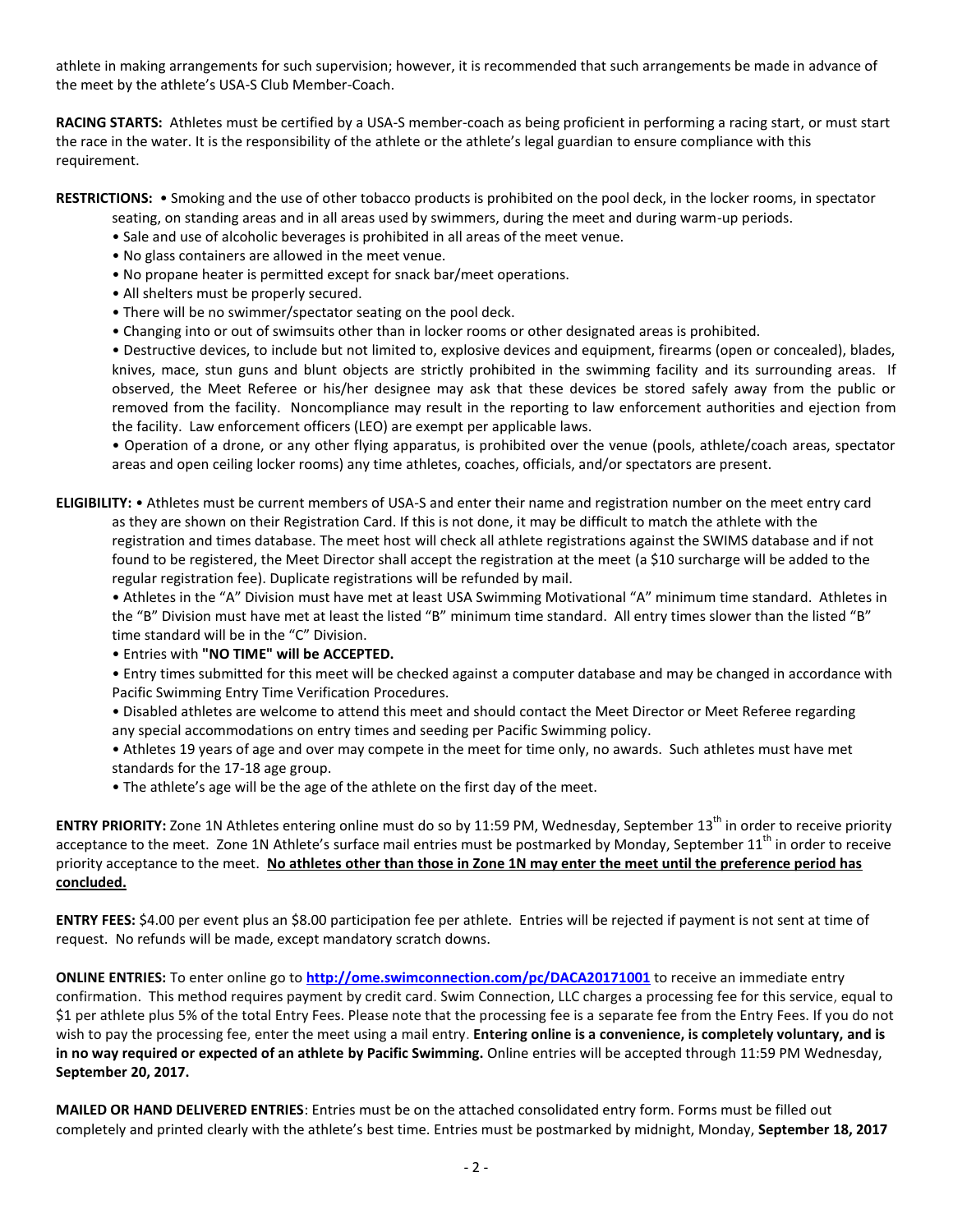or hand delivered by 6:30 p.m. Wednesday, **September 20, 2017**. No late entries will be accepted. Requests for confirmation of receipt of entries should include a self-addressed envelope.

## **Make check payable to**: **De Anza Cupertino Aquatics (DACA)**

| <b>Mail entries to: Annie Stein</b> | <b>Hand deliver entries to: Annie Stein</b> |  |  |  |  |
|-------------------------------------|---------------------------------------------|--|--|--|--|
| 1080 S. De Anza Blvd.               | 1080 S. De Anza Blvd.                       |  |  |  |  |
| San Jose. CA 95129                  | San Jose, CA 95129                          |  |  |  |  |

**CHECK-IN:** The meet will be deck seeded. Athletes must check-in at the Clerk-of-Course. No event shall be closed more than 30 minutes before the scheduled start of the session. Close of check-in for all individual events shall be no more than 60 minutes before the estimated time of the start of the first heat of the event. Athletes who do not check in will not be seeded and will not be allowed to compete in that event.

**SCRATCHES:** Any athlete not reporting for or competing in an individual timed final event that they have checked in for shall not be penalized.

**AWARDS:** Individual events will be awarded in the A, B, and C division. Ribbons for First through Eighth place will be given to the following age groups 8 & U, 9-10, 11-12, 13-14. "A" time medals will be given to athletes achieving a new "A" times, regardless of place achieved in the event. All awards must be picked up at the meet by coaches at the end of each session. Awards will not be mailed.

**ADMISSION:** Free. A 2-Day program will be available for a reasonable fee.

**SNACK BAR & HOSPITALITY:** A snack bar will be available throughout the competition. Coaches and working deck officials will be provided lunch. Hospitality will serve refreshments to timers and volunteers.

**MISCELLANEOUS:** No overnight parking is allowed. Facilities will not be provided after meet hours. All participating clubs are expected to provide lane timers based upon the number of athletes registered to swim each day. Club timing lanes will be assigned and coaches will be notified of assignments during the week prior to the meet.

**MINIMUM OFFICIALS:** Clubs must follow Zone 1 North rules for providing officials. Each club must provide officials for each session according to the number of athletes entered in that session, following the table below. Athletes that do not provide sufficient officials must provide coaches to act in the place of officials.

| Club athletes entered in session | Trained and carded officials requested |
|----------------------------------|----------------------------------------|
| $1 - 10$                         |                                        |
| $11 - 25$                        |                                        |
| 26-50                            |                                        |
| 51-75                            |                                        |
| 76-100                           |                                        |
| 100 or more                      | 5+ (1 for every 25 swimmers)           |

| <b>SUNDAY, OCTOBER 1ST</b> |               |                 |                 |  |  |  |  |
|----------------------------|---------------|-----------------|-----------------|--|--|--|--|
| <b>8 &amp; UN</b>          | $9 - 10$      | $11 - 12$       | 13-18           |  |  |  |  |
| <b>25 FR</b>               | <b>50 FR</b>  | <b>100 FREE</b> | <b>100 FREE</b> |  |  |  |  |
| 25 BR                      | <b>50 BR</b>  | 50 BREAST       | 100 BREAST      |  |  |  |  |
| 100 IM                     | 100 IM        | 100 IM          | 200 IM          |  |  |  |  |
| 25 BACK                    | 50 BK         | 50 BACK         | 100 BACK        |  |  |  |  |
| <b>25 FLY</b>              | <b>50 FLY</b> | <b>50 FLY</b>   | <b>100 FLY</b>  |  |  |  |  |

## **EVENT SUMMARY**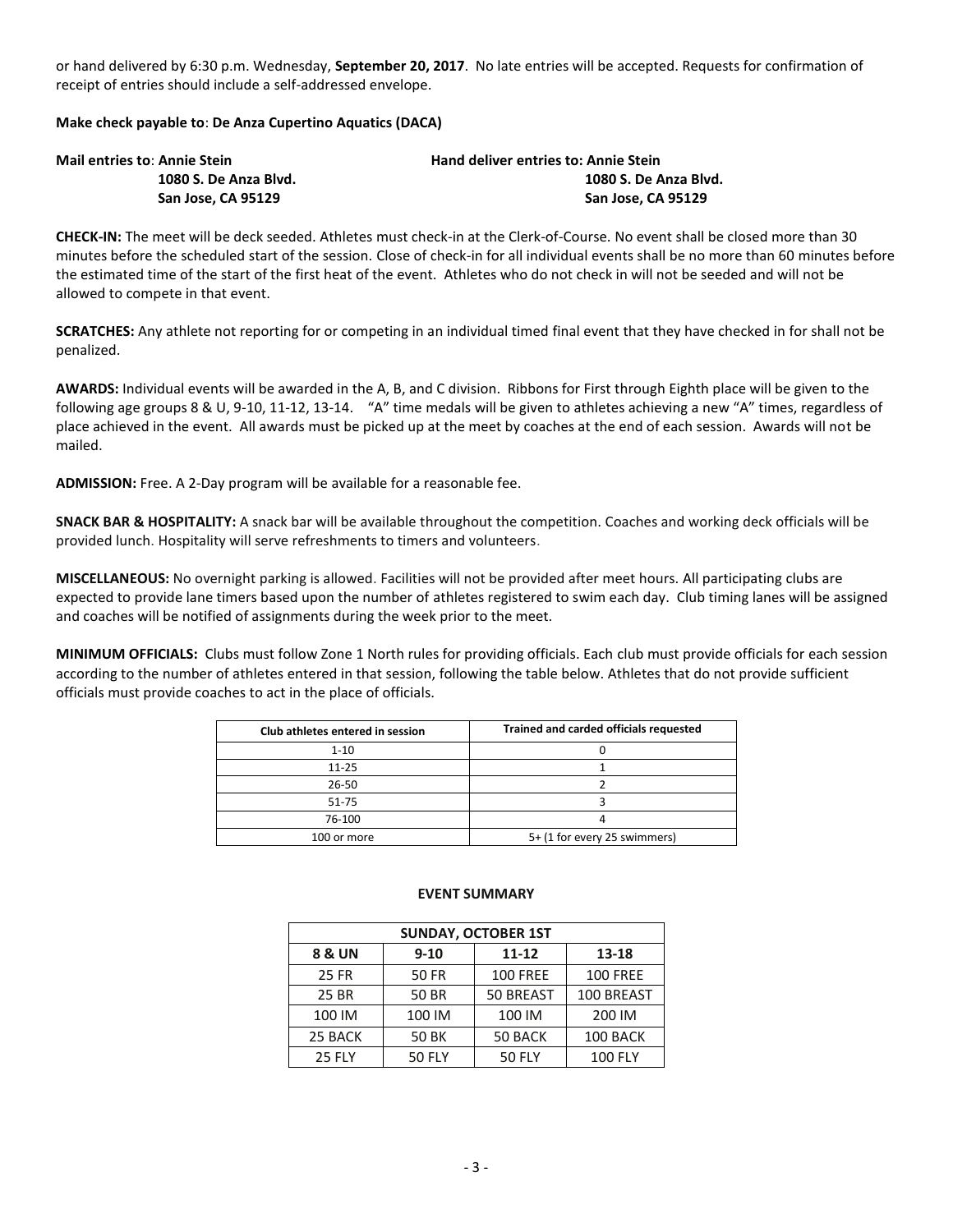| Sunday, October 1, 2017 |                   |               |  |  |  |
|-------------------------|-------------------|---------------|--|--|--|
| <b>SESSION A</b>        |                   |               |  |  |  |
| <b>EVENT#</b>           | <b>EVENT</b>      | <b>EVENT#</b> |  |  |  |
| 1                       | 11-12 100 FREE    |               |  |  |  |
| 3                       | 13 & O 100 FREE   | 4             |  |  |  |
| 5                       | 11-12 50 BREAST   |               |  |  |  |
| 7                       | 13 & O 100 BREAST | 8             |  |  |  |
| 9                       | 11-12 100 IM      |               |  |  |  |
| 11                      | 13 & O 200 IM     | 12            |  |  |  |
| 13                      | 11-12 50 BACK     |               |  |  |  |
| 15                      | 13 & O 100 BACK   | 16            |  |  |  |
| 17                      | $11 - 1250$ FLY   |               |  |  |  |
| 19                      | 13 & O 100 FLY    | 20            |  |  |  |
| <b>SESSION B</b>        |                   |               |  |  |  |
| <b>EVENT#</b>           | <b>EVENT#</b>     |               |  |  |  |
|                         | 11-12 100 FREE    | 22            |  |  |  |
| 23                      | $9 - 1050$ FREE   | 24            |  |  |  |
| 25                      | 8 & U 25 FREE     | 26            |  |  |  |
|                         | 11-12 50 BREAST   | 28            |  |  |  |
| 29                      | 9-1050 BREAST     | 30            |  |  |  |
| 31                      | 8 & U 25 BREAST   | 32            |  |  |  |
|                         | 11-12 100 IM      | 34            |  |  |  |
| 35                      | $9 - 10100$ IM    | 36            |  |  |  |
| 37                      | 8 & U 100 IM      | 38            |  |  |  |
|                         | 11-12 50 BACK     | 40            |  |  |  |
| 41                      | 9-1050 BACK       | 42            |  |  |  |
| 43                      | 8 & U 25 BACK     | 44            |  |  |  |
|                         | $11 - 1250$ FLY   | 46            |  |  |  |
| 47                      | $9 - 1050$ FLY    | 48            |  |  |  |
| 49                      | 8 & U 25 FLY      | 50            |  |  |  |

Use the following URL to find the time standards: <http://www.pacswim.org/swim-meet-times/standards>